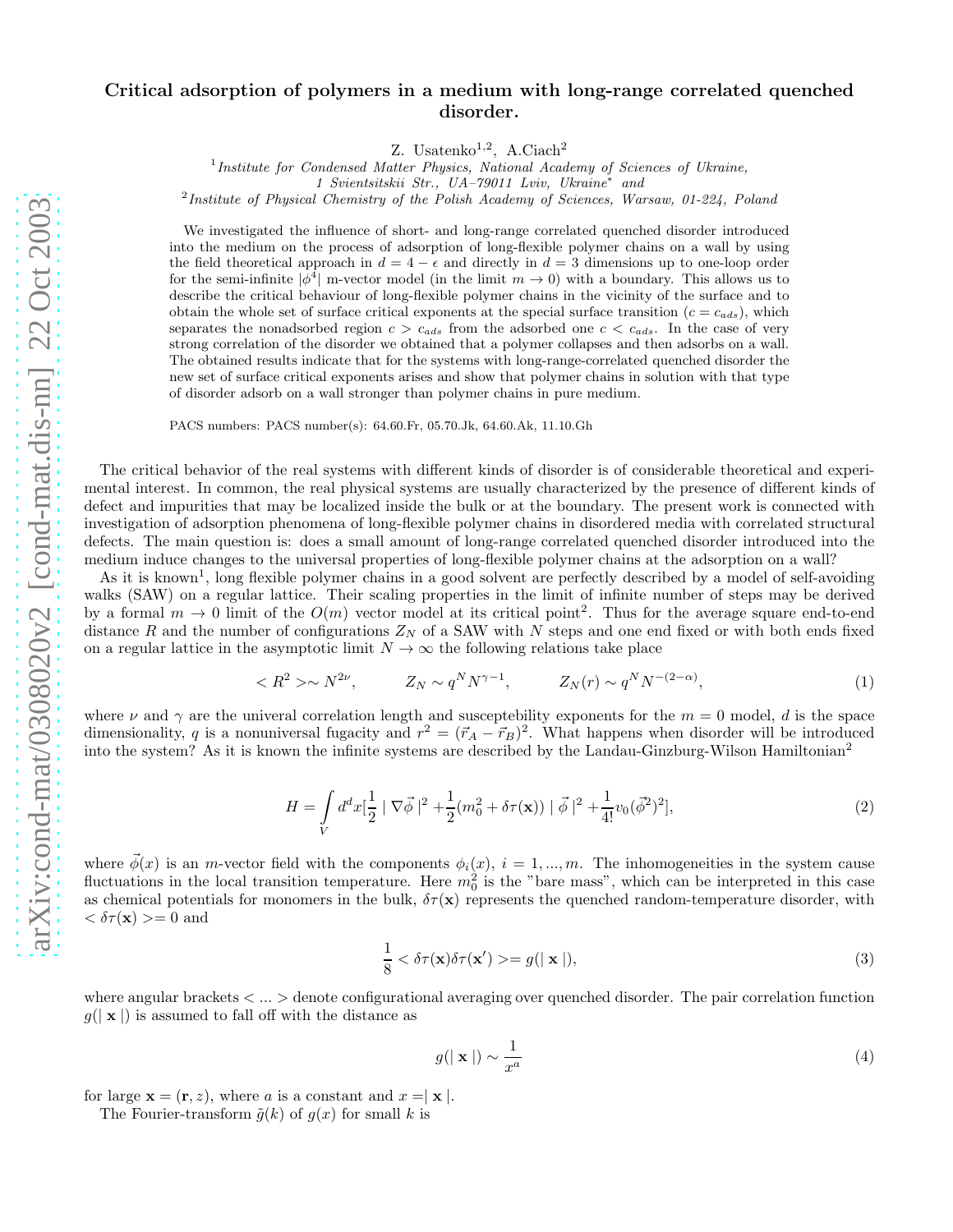$$
\tilde{g}(k) \sim u_0 + w_0 \mid k \mid^{a-d}.
$$
\n
$$
(5)
$$

This corresponds to the so-called long-range-correlated "random-temperature" disorder. In the case of random uncorrelated pointlike (or short-range-correlated) disorder the site-occupation correlation function is  $g(x) \sim \delta(x)$  and its Fourier-transform

$$
\tilde{g}(k) \sim u_0. \tag{6}
$$

Applying the replica method in order to average the free energy over different configurations of quenched disorder, it is possible to construct an effective Hamiltonian of the  $|\phi^4|$  m -vector model with a long-range-correlated disorder

$$
H_{eff} = \sum_{\alpha=1}^{n} \int_{V} d^{d}x \left[\frac{1}{2} \mid \nabla \vec{\phi}_{\alpha} \mid^{2} + \frac{1}{2} m_{0}^{2} \vec{\phi}_{\alpha}^{2} + \frac{1}{4!} v_{0} (\vec{\phi}_{\alpha}^{2})^{2} - \sum_{\alpha, \beta=1}^{n} \int d^{d}x_{1} d^{d}x_{1}^{'}g(|x_{1} - x_{1}^{'}|) \vec{\phi}_{\alpha}^{2}(x_{1}) \vec{\phi}_{\beta}^{2}(x_{1}^{'}).
$$
\n
$$
(7)
$$

We are interested in investigation of the polymer limit  $m \to 0$  of such kind of model which can be interpreted as a model of long-flexible polymer chains in a disordered medium. Here Greek indices denote replicas, and the replica limit  $n \to 0$  is implied. If  $a > d$ , than  $w_0$  term irrelevant. This corresponds to *random uncorrelated pointlike disorder* (or short-range-correlated random disorder). As noticed by Kim<sup>3</sup>, in this case in the limit  $m, n \to 0$  both  $v_0$  and  $u_0$ terms are of the same symmetry. It indicates that a weak quenched uncorrelated disorder is irrelevant for SAWs<sup>4</sup>. Thus, it is imposible to "naively" apply the Harris criterion<sup>5</sup> to the SAW problem, though the critical exponent  $\alpha$  of a SAW on the  $d = 3$  dimensional pure lattice is positive  $(\alpha(d = 3) = 0.235 \pm 0.003^6)$ .

If  $a < d$ , the term  $w_0 k^{a-d}$  is relevant and the long-range-correlated disorder is relevant for SAWs (see<sup>7</sup>).

The presence of a surface or a wall leads to the appearance of additional problems in analysis of the critical behavior. The investigation of adsorption phenomena of long-flexible polymers on a hard wall was a subject of a series of works (for the sake of brevity we notice only few of them<sup>2,8,9</sup>). It should be mentioned that in the case of systems with a surface, the different kinds of defects and impurities may be localized inside the bulk or at the boundary.

As was found  $\mathrm{in}^{10}$ , introducing into the system *short-range correlated random quenched surface disorder* is irrelevent for critical behavior, but long-range correlated quenched surface disorder with  $g(r) \sim \frac{1}{r^a}$  and with the corresponding Fourier transform

$$
\tilde{g}(p) \sim u_0 + w_0 p^{a-d+1} \tag{8}
$$

can be relevant, if  $a < d-1$  and is irrelevant if  $a \geq d-1$ .

Our present work is connected with the investigation of the adsorption phenomena on a planar wall of long flexible polymer chains inserted into disordered medium with long-range-correlated quenched disorder. The solution of polymer chains in this semi-infinite space is sufficiently dilute, so that interchain interactions can be neglected and it is sufficient to consider surface effects for configurations of a single chain.

We pay particular attention to the investigation of special surface transition  $(c = c_{ads})$ , which separates the nonadsorbed region  $c > c_{ads}$  from the adsorbed one  $c < c_{ads}$ . In the latter two regions, the chemical potential c for monomers on the surface does not stay fixed but tends to  $+\infty$  and  $-\infty$ , respectively<sup>8,9</sup>.

The effective Hamiltonian of the semi-infinite  $|\phi^4|$  m-vector model with long-range-correlated disorder in this case is

$$
H_{eff} = \sum_{\alpha=1}^{n} \int d^{d}x \left[\frac{1}{2} \mid \nabla \vec{\phi}_{\alpha} \mid^{2} + \frac{1}{2} m_{0}^{2} \vec{\phi}_{\alpha}^{2} + \frac{1}{4!} v_{0} (\vec{\phi}_{\alpha}^{2})^{2} - \sum_{\alpha,\beta=1}^{n} \int d^{d}x_{1} d^{d}x_{1}^{'} \bar{g}(\mid x_{1} - x_{1}^{'} \mid) \vec{\phi}_{\alpha}^{2}(x_{1}) \vec{\phi}_{\beta}^{2}(x_{1}^{'} ) + \frac{c_{0}}{2} \sum_{\alpha=1}^{n} \int d^{d-1}r \vec{\phi}_{\alpha}^{2}(\mathbf{r}, z = 0). \tag{9}
$$

In accordance with the fact that we have to deal with semi-infinite geometry  $(x = (r, z \ge 0))$ , only parallel Fourier transformations in  $d-1$  dimensions will be performed. The parallel Fourier transform  $\tilde{g}(q, z)$  of (4) is

$$
\tilde{g}(q,z) \sim w_0 \frac{2^{\frac{a-d+1}{2}}}{\Gamma[\frac{d-a}{2}]\sqrt{\pi}} q^{\frac{a-d+1}{2}} z^{\frac{d-a-1}{2}} K_{\frac{a-d+1}{2}(qz)},\tag{10}
$$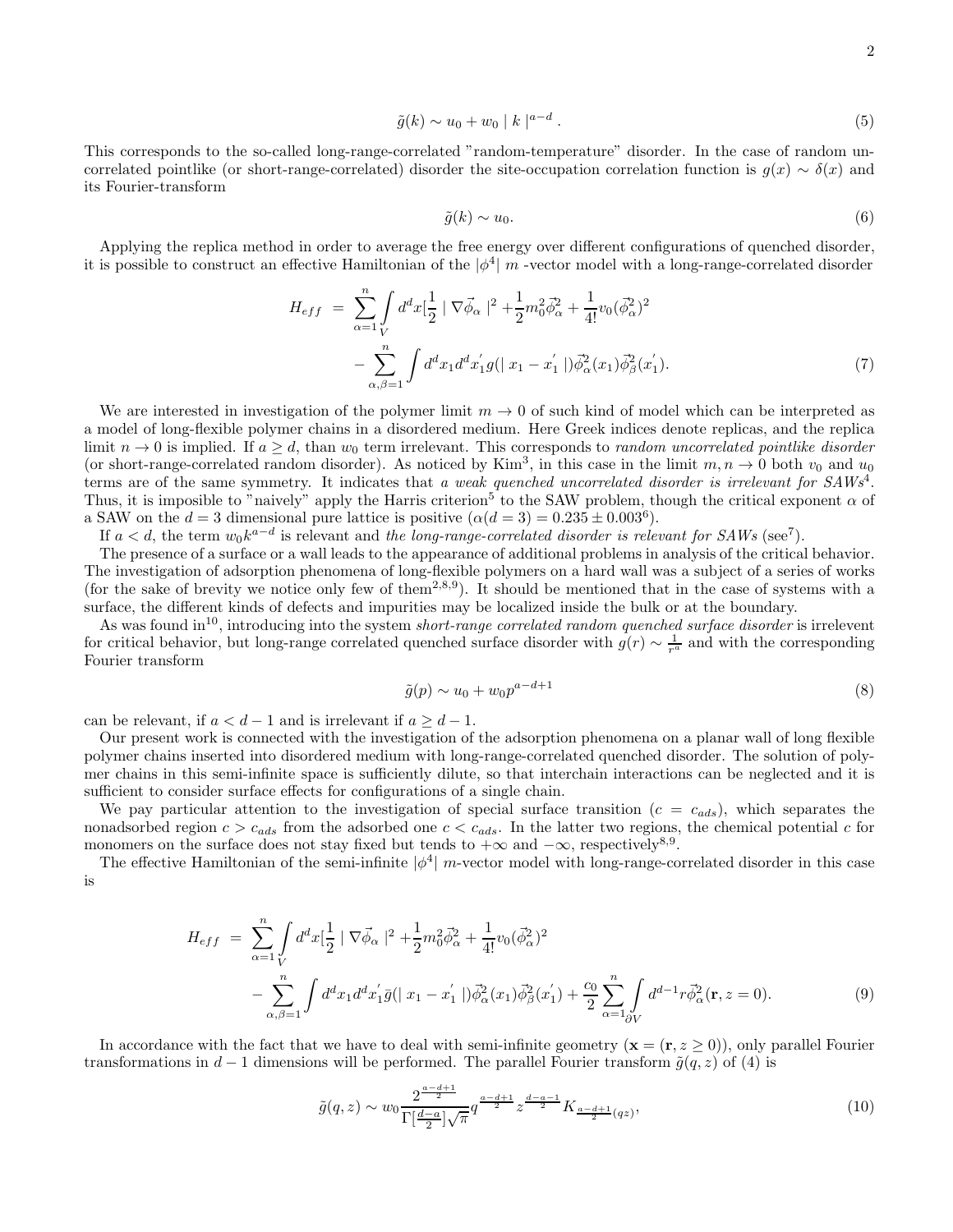where  $K_{\frac{a-d+1}{2}(qz)}$  is the modified Bessel function and  $q = |q|$ , where q is  $d-1$  dimensional vector. In the case of small  $q$  and  $z$  we obtain the relation

$$
\tilde{g}(q, z) \sim u_0 + w_0 q^{a-d+1} + w'_0 z^{d-a-1},\tag{11}
$$

which agrees with the predictions obtained in<sup>10</sup> (see (8) in the case  $z = 0$ ). In the general case of arbitrary z (from  $z = 0$  on the wall to  $z \to \infty$ ) we must take into account the Fourier transform  $\tilde{g}(q, z)$  of the form (10).

The corresponding correlation function of the model (9), which involves N fields  $\phi(\mathbf{x}_i)$  at distinct points  $\mathbf{x}_i(1 \leq$  $i \leq N$ ) in the bulk and M fields  $\phi(\mathbf{r}_i, z = 0) \equiv \phi_s(\mathbf{r}_i)$  at distinct points on the wall with parallel coordinates  $\mathbf{r}_j (1 \leq j \leq M)$ , has the form

$$
G^{(N,M)}(\{\mathbf{x}_i\}, {\{\mathbf{r}_j\}}) = < \prod_{i=1}^N \phi(\mathbf{x}_i) \prod_{j=1}^M \phi_s(\mathbf{r}_j) > .
$$
\n(12)

The corresponding full free propagator in the mixed pz representation is given by

$$
G(\mathbf{p}, z, z') = \frac{1}{2\kappa_0} \left[ e^{-\kappa_0 |z - z'|} - \frac{c_0 - \kappa_0}{c_0 + \kappa_0} e^{-\kappa_0 (z + z')} \right],
$$
\n(13)

where  $\kappa_0 = \sqrt{p^2 + m_0^2}$  with p being the value of the parallel momentum **p** associated with the  $d-1$  translationally invariant directions in the system.

There are two possible cases: a) when two ends of polymer are attached to the wall (in such a case we have to deal with a calculation of two point correlation function  $G^{(0,2)}(r, z = 0; r', z' = 0)$ , and b) when one end of the polymer is in the bulk and the other one is attached to the wall  $(G^{(1,1)}(x; r', z'=0))$ . In order to obtain the universal surface critical exponents characterizing the adsorption of long-flexible polymer chains inserted into the medium with longrange-correlated quenched disorder on the wall, it is sufficient to consider the correlation function of two surface fields  $G^{(0,2)}(r, z = 0; r', z' = 0)$ . The universal surface critical exponents for such systems depend on the dimensionality of space d, the value of order parameter components  $m(m \to 0)$  and the range of the correlations, i.e. the value of a.

As it is known, in the theory of semi-infinite systems the bulk field  $\phi(\mathbf{x})$  and the surface field  $\phi_s(\mathbf{r})$  should be reparameterized by different uv-finite renormalization factors  $Z_{\phi}(u, v, w)$  and  $Z_1(u, v, w)$ ,

$$
\phi(x) = Z_{\phi}^{1/2} \phi_R(x)
$$
 and  $\phi_s(r) = Z_{\phi}^{1/2} Z_1^{1/2} \phi_{s,R}(r).$ 

The renormalized correlation function involving  $N$  bulk and  $M$  surface fields can be written as

$$
G_R^{(N,M)}(\mathbf{p};m,u,v,w,c) = Z_{\phi}^{-(N+M)/2} Z_1^{-M/2} G^{(N,M)}(\mathbf{p};m_0,u_0,v_0,w_0,c_0).
$$
(14)

It should be mentioned that the typical bulk short-distance singularities, which are present in the correlation function  $G^{(0,2)}$ , can be subtracted after performing the mass renormalization. For distinguished the parallel and perpendicular directions we obtain:

$$
m_0^2 = m^2 - t_1^{(0)} I_1(m^2) + t_2^{(0)} I_2(m^2),
$$
\n(15)

where

$$
t_1^{(0)} = \frac{1}{3}(v_0 - u_0 - \frac{w_0 m^{a-d}}{\cos[\pi(a-d)/2]}), \qquad t_2^{(0)} = \frac{w_0}{3\sqrt{\pi}} \frac{\Gamma(\frac{d-a-1}{2})}{\Gamma(\frac{d-a}{2})},\tag{16}
$$

and

$$
I_1(m^2) = \frac{1}{(2\pi)^{d-1}} \int \frac{d^{d-1}q}{2\kappa_q} \tag{17}
$$

.

with  $\kappa_q = \sqrt{q^2 + m^2}$  and

$$
I_2 = \frac{1}{(2\pi)^{d-1}} \int d^{d-1}q \frac{|q|^{a-d+1} \, {}_2F_1[\frac{1}{2},1,\frac{3+a-d}{2},\frac{q^2}{\kappa_q^2}]}{2\kappa_q^2}
$$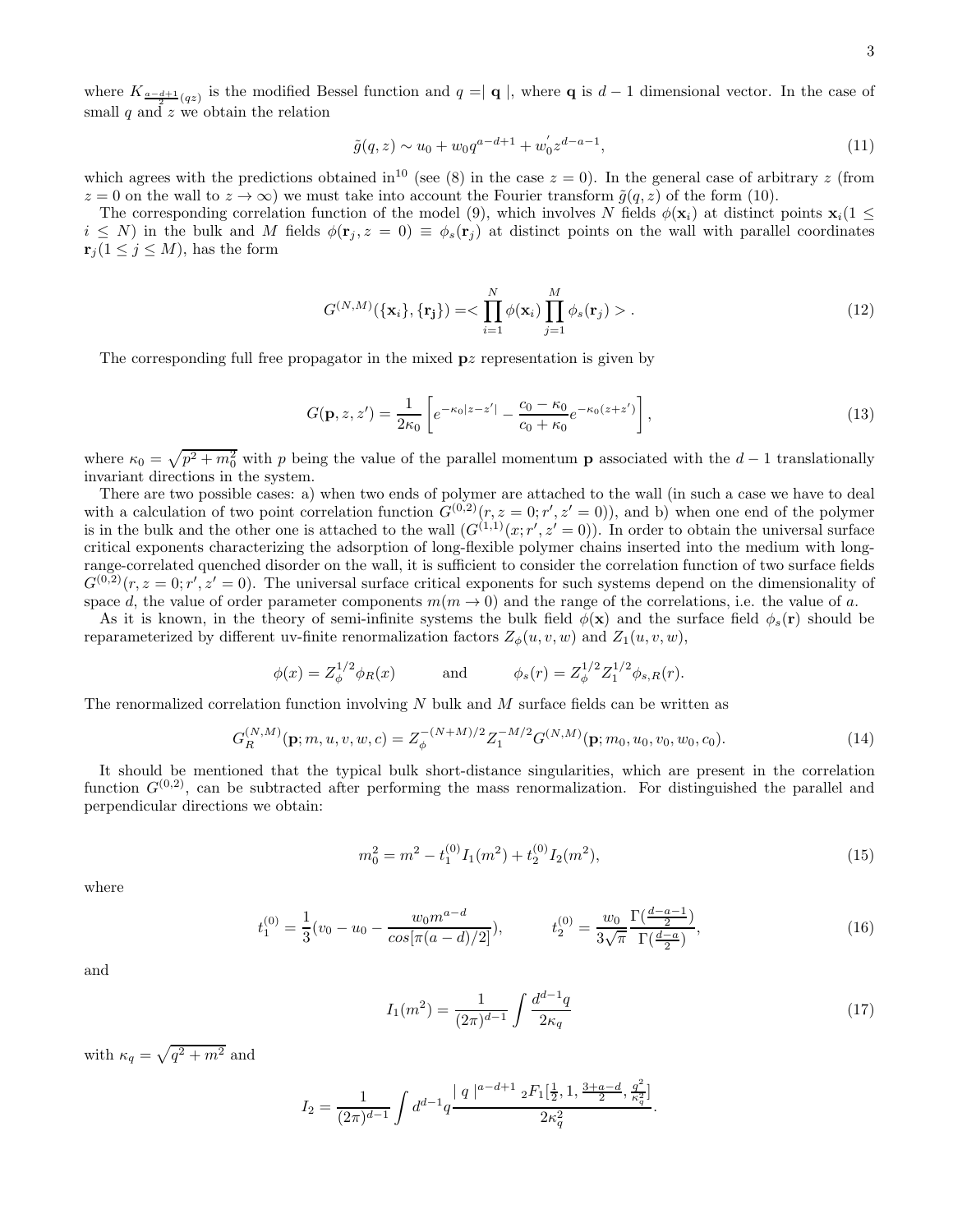Acording to the above mentioned notations, we have in the effective Hamiltonian only two coupling constants,  $V_0 =$  $v_0 - u_0$  and  $w_0$  (we keep notation  $v_0$  for  $V_0$ ).

The renormalized coupling constants  $v, w$  are fixed via the standard normalization conditions of the infinite-volume theory<sup>7</sup>

$$
m^{4-d}v = \Gamma_{b,R,v}^{(4)}(\{q\};m^2,v,w)|_{q=0},
$$
  

$$
m^{4-a}w = \Gamma_{b,R,w}^{(4)}(\{q\};m^2,v,w)|_{q=0},
$$
 (18)

where  $\Gamma_{b,R,v}^{(4)}$  and  $\Gamma_{b,R,w}^{(4)}$  are the v and w term symmetry contributions to the four-point vertex function. To the present accuracy of calculation at one-loop order, the vertex renormalization gives:  $v = v_0 m^{d-4}$  and  $w = w_0 m^{a-4}$ .

In order to remove the short-distance singularities of the correlation function  $G^{(0,2)}$  located in the vicinity of the surface, the surface-enhancement shift  $\delta c$  is required. In accordance with this, the new normalization condition should be introduced for the definition of the surface-enhancement shift  $\delta c$  and surface renormalization factor  $Z_1$ . By analogy with magnetic systems<sup>11,12,13</sup>, the renormalized surface two-point correlation function in our case is normalized in such a manner<sup>11</sup> that at zero external momentum it should coincide with the lowest order perturbation expansion of the surface susceptibility  $\chi_{\parallel}(p) = G^{(0,2)}(p)$ 

$$
G^{(0,2)}(p; m_0, v_0, w_0, c_0) = \frac{1}{c_0 + \sqrt{p^2 + m_0^2}} + O(v_0, w_0)
$$
\n(19)

and its first derivatives with respect to  $p^2$ . Thus we obtain the necessary surface normalization conditions

$$
G_R^{(0,2)}(0; m, v, w, c) = \frac{1}{m+c}
$$
\n(20)

and

$$
\left. \frac{\partial G_R^{(0,2)}(p;m,v,w,c)}{\partial p^2} \right|_{p=0} = -\frac{1}{2m(m+c)^2}.
$$
\n(21)

Equation (20) defines the required surface-enhancement shift  $\delta c$  and shows that the surface susceptibility diverges at  $m = c = 0$ . This point corresponds to the multicritical point  $(m_{0c}^2, c_0^{sp})$  at which the special transition takes place.

From the normalization condition of Eq. (21) and expression for the renormalized correlation function of Eq. (14), we can define the renormalization factor  $Z_{\parallel} = Z_1 Z_{\phi}$  by

$$
Z_{\parallel}^{-1} = 2m \frac{\partial}{\partial p^2} [G^{(0,2)}(p)]^{-1} \Big|_{p^2=0} = \lim_{p \to 0} \frac{m}{p} \frac{\partial}{\partial p} [G^{(0,2)}(p)]^{-1}.
$$
 (22)

Asymptotically close to the critical point the two point renormalized correlation functions  $G_R^{(N,M)}$  $R^{(N,M)}$  satisfy the corresponding homogeneous Callan-Symanzik equations<sup>11,12</sup>

$$
\left[m\frac{\partial}{\partial m} + \beta_v(v, w)\frac{\partial}{\partial v} + \beta_w(v, w)\frac{\partial}{\partial w} + \frac{N + M}{2}\eta(v, w) + \frac{M}{2}\eta_1^{sp}(v, w)\right]G_R^{(N, M)}(0; m, v, w, c) = 0,
$$
\n(23)

where the  $\beta$ -functions are  $\beta_v(v, w) = m \frac{\partial}{\partial m} \Big|_{LR} v$ ,  $\beta_w(v, w) = m \frac{\partial}{\partial m} \Big|_{LR} w$ , the exponents  $\eta$  and  $\eta_1^{sp}$  are

$$
\eta = m \frac{\partial}{\partial m} \ln Z_{\phi}|_{LR}, \qquad \eta_1^{sp} = m \frac{\partial}{\partial m} \ln Z_1|_{LR}, \qquad (24)
$$

and where LR is the long-range fixed point. The simple scaling dimensional analysis of  $G_R^{(0,2)}$  $\mathbb{R}^{(0,2)}$  and mass dependence of Z factors, defines the surface correlation exponent  $\eta_{\parallel}^{sp}$  $\int_{\parallel}^{sp}$  via

$$
\eta_{\parallel}^{sp} = \eta_1^{sp} + \eta. \tag{25}
$$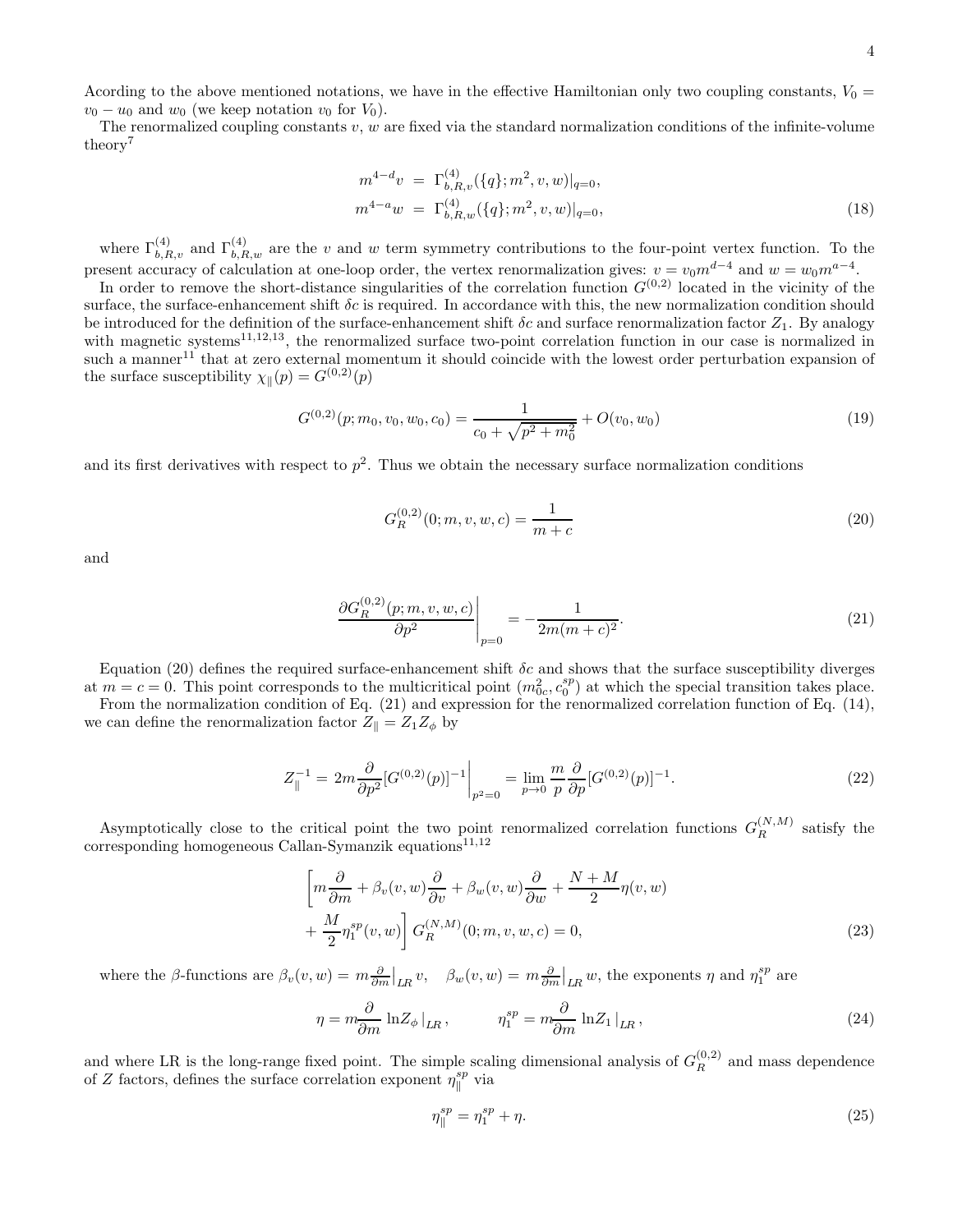From Eqs. (22),(24) and (25), we obtain for the surface correlation exponent  $\eta_{\parallel}^{sp}$ 

$$
\eta_{\parallel}^{sp} = m \frac{\partial}{\partial m} \ln Z_{\parallel} \Big|_{LR}
$$
  
=  $\beta_v(v, w) \frac{\partial \ln Z_{\parallel}(v, w)}{\partial v} + \beta_w(v, w) \frac{\partial \ln Z_{\parallel}(v, w)}{\partial w} \Big|_{LR},$  (26)

where the one-loop pieces of the  $\beta$  functions are<sup>7</sup>

$$
\beta_{\bar{v}}(\bar{v}, \bar{w}) = -\bar{v} + \bar{v}^2 - (3f_1(a) - f_2(a))\bar{v}\bar{w}, \n\beta_{\bar{w}}(\bar{v}, \bar{w}) = -(4 - a)\bar{w} - (f_1(a) - f_2(a))\bar{w}^2 + \frac{\bar{v}\bar{w}}{2}.
$$
\n(27)

The renormalized coupling constants v and w are normalized in a standard fashion so that

$$
\bar{v} = \frac{4}{3}vI_1, \qquad \quad \bar{w} = \frac{4}{3}wI_1,
$$

and the integral  $I_1$  (see [17]) in the case of  $d = 3$  is equal to  $1/8\pi$  and in the case of  $d = 4 - \epsilon$  it is  $I_1 = 2^{-d}\pi^{-d/2}\Gamma(\epsilon/2)$ ( the case  $\epsilon = 4 - d$  and  $\delta = 4 - a$  is presented in Appendix 1). The coefficients  $f_i(a)$  expressed via the one-loop integrals represented  $\rm in^7$  and  $\rm are^{14}$ 

$$
f_1(a) = \frac{(a-2)(a-4)}{2\sin(\pi a/2)},
$$
  
\n
$$
f_2(a) = \frac{(a-2)(a-3)(a-4)}{48\pi \sin(\pi(a/2-1))},
$$
  
\n
$$
f_3(a) = \frac{(2a-5)(2a-7)}{2\sin(\pi(a-3/2))}.
$$
\n(28)

After performing the integration of the corresponding Feynman integrals in the renormalized two point correlation function  $G^{(0,2)}$  we obtain for the renormalization factor  $Z_{\parallel}$  at one-loop order (in the case  $d=3$ ) the following result

$$
Z_{\parallel} = 1 + \frac{\bar{v}}{8} - \frac{\bar{w}}{8} \frac{2^{(a-3)/2}}{\cos(\pi(3-a)/2)} (2^{(a-1)/2} - 2^{(a+1)/2} - \frac{2^{(a-1)/2}}{a-5}). \tag{29}
$$

Combining the renormalization factor  $Z_{\parallel}$  together with one-loop pieces of the β-functions, according to Eq.(26) we finally obtain the following expression for the surface critical exponent  $\eta_{\parallel}^{sp}$ 

$$
\eta_{\parallel}^{sp} = -\frac{\bar{v}}{8} + \frac{\bar{w}}{8} \frac{2^{(a-3)/2} (4-a)}{\cos(\pi (3-a)/2)} (2^{(a-1)/2} - 2^{(a+1)/2} - \frac{2^{(a-1)/2}}{a-5}). \tag{30}
$$

The above equation should be calculated at the long-range  $(LR)$  stable fixed point obtained in<sup>7</sup>,<sup>14</sup> up to two-loop approximation for different fixed values of the correlation parameter,  $2 < a < 3$ . The series for other surface critical exponents can be calculated on the basis of surface scaling relations (see Appendix 2) and one-loop series for bulk critical exponents

$$
\nu^{-1} = 2 - \frac{\bar{v}}{4} + \frac{f_1(a) - f_2(a)}{2} \bar{w},
$$
  
\n
$$
\eta = \frac{1}{2} f_2(a).
$$
\n(31)

The results of our calculation are presented in Table 1.

As it is easy to see, in the case  $a = d = 3$ , which corresponds to random uncorrelated pointlike disorder (or shortrange-correlated disorder) the obtained one-loop results for the surface critical exponents conside with results for pure model (see<sup>11,12</sup> Padé aproximants  $[1/0]$ ). Besides, for the case of a medium with long-range-correlated quenched disorder, the process of adsorption of long-flexible polymer chains on a wall is characterized by the new class of surface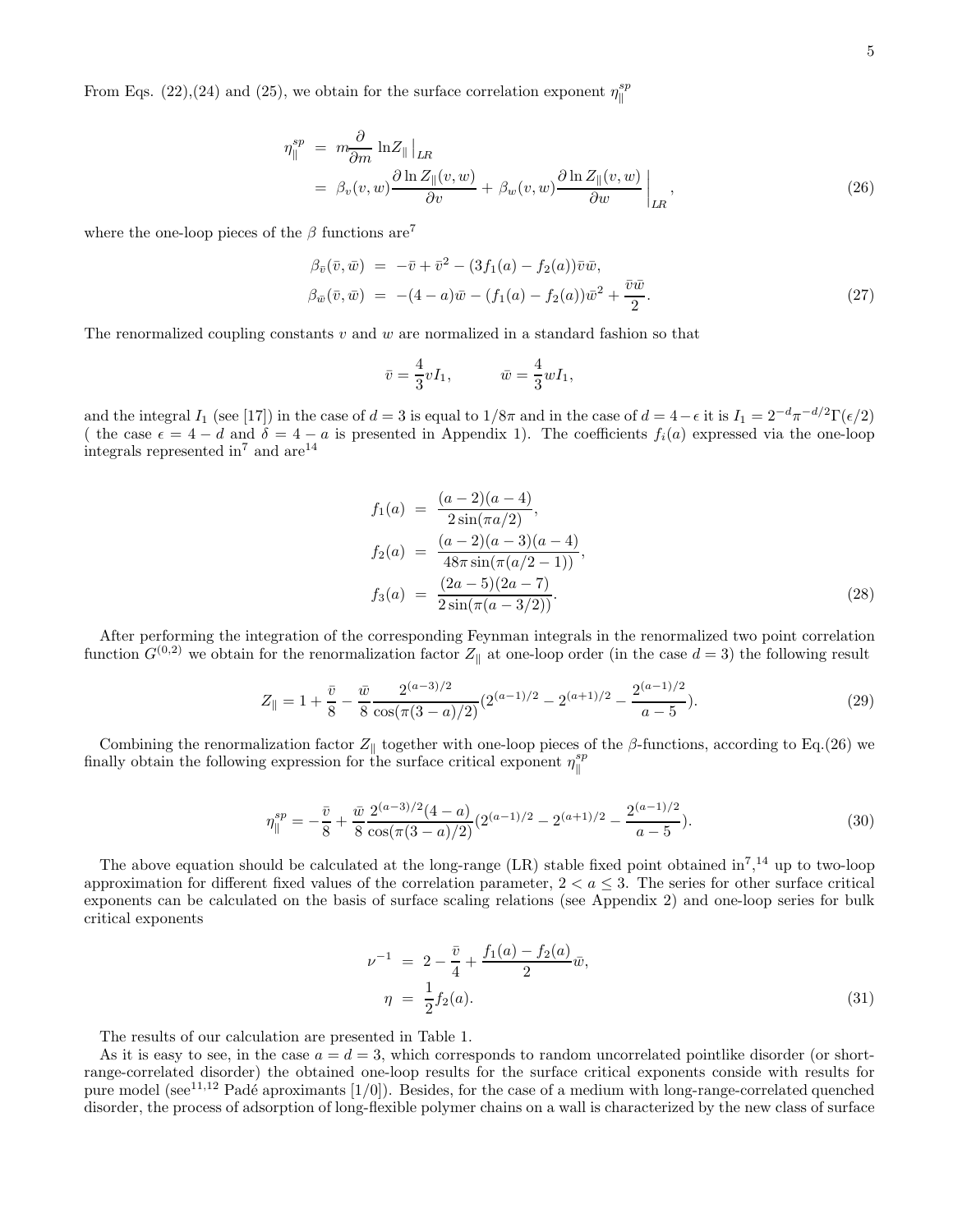TABLE I: Surface critical exponents of the long-flexible polymer at the special transition  $c = c_{ads}$  for  $d = 3$  up to one-loop order calculated at the pure (the case  $a = 3$  with  $(v^* = 1.632, w^* = 0)$ ) and LR stable fixed point for different fixed values of the correlation parameter,  $2 < a < 3$ .

| $\alpha$ | $v^*$ | $w^*$ | $\eta_{\parallel}$ |                                               | $\eta_{\perp}$ $\beta_1$ $\gamma_{11}$ $\gamma_1$ |  | $\delta_1$                                                 | $\delta_{11}$ |
|----------|-------|-------|--------------------|-----------------------------------------------|---------------------------------------------------|--|------------------------------------------------------------|---------------|
|          |       |       |                    |                                               |                                                   |  | 3.0 1.63 0.00 -0.204 -0.102 0.250 0.704 1.255 6.020 3.816  |               |
|          |       |       |                    | 2.9 4.13 1.47 -0.716 -0.358 0.154 1.024 1.511 |                                                   |  | 8.581 5.865                                                |               |
|          |       |       |                    |                                               |                                                   |  | 2.8 4.73 1.68 -0.843 -0.421 0.134 1.111 1.590 9.213 6.372  |               |
|          |       |       |                    |                                               |                                                   |  | 2.7 5.31 1.81 -0.967 -0.483 0.117 1.200 1.675 9.832 6.867  |               |
|          |       |       |                    |                                               |                                                   |  | 2.6 5.89 1.87 -1.094 -0.546 0.100 1.294 1.768 10.467 7.376 |               |
|          |       |       |                    |                                               |                                                   |  | 2.5 6.48 1.89 -1.235 -0.616 0.081 1.398 1.869 11.173 7.941 |               |
|          |       |       |                    |                                               |                                                   |  | 2.4 7.10 1.87 -1.404 -0.700 0.058 1.520 1.985 12.017 8.617 |               |
|          |       |       |                    |                                               |                                                   |  | 2.3 7.76 1.84 -1.638 -0.816 0.019 1.676 2.122 13.183 9.551 |               |

critical exponents. They allow us to find useful characteristics which describe the critical behaviour of long-flexible polymer chains at the adsorption on a wall.

Since the bulk translational invariance is broken near the surface, the number of configurations  $Z_N$  depends on the distance  $z_A = z$  of the starting point of the chain from the surface and behaves as  $Z_N(z) \sim q^N N^{\gamma_1-1}$  near the surface. A similar dependence on z will be found for the number of configurations  $Z_N(z, z')$ , when both ends of the chain are at the surface (or close to it), i.e.,  $Z_N(z, z') \sim q^N N^{\gamma_{11}-1}$ . Another quantities of interest are  $Z(0, z') \sim z'^{a_\lambda} N^{b_\lambda}$ with  $a_{\lambda} = \eta_{\parallel} - \eta_{\perp}$ ,  $b_{\lambda} = -1 + \gamma_{11}$  for  $z' \ll lN'$  (l is the effective monomer linear dimension,  $l \to 0$  and  $N \to \infty$ ) and the value of the mean number of polymer chain free ends in a layer between distances z and  $z + dz$  from the surface  $(z = 0) Z(z) \sim z^{-|a'|} N^{b'}$  for  $z \ll lN^{\nu}$ , where the exponent  $|a'|$  characterizes density profiles for polymer chain ends and equals  $|a| = (\gamma - \gamma_1)/\nu = -\eta_1/2$ . The obtained results indicate that the presence of long-range correlated quenched disorder facilitates the process of adsorption of polymer chain on a hard wall. Besides, in a medium with long-range correlated quenched disorder the swelling of the polymer coil is governed by the exponent  $\nu_{LR}$  that increases when the correlation of the disorder increases (i.e. a decreases). When  $a < a_{marg} < 2.3$ , then a crossover to the collapse of the polymer is predicted. In the case of very strong correlation of the disorder we have to deal with a situation when such a polymer collapses and then adsorbs on a wall. The critical exponents which characterize the process of adsorption of long-flexible polymer chains inserted into the medium with long-range correlated disorder belong to the new universality class, different from that of the pure model.

## Appendix 1

Applying the field-theoretical renormalization group (RG) approach we perform calculations in a double expansion in  $\epsilon = 4-d$  and in  $\delta = 4-a$  up to the one-loop order, as was proposed by Weinrib and Halperin<sup>16</sup> for infinite systems. Thus, for the renormalization factor  $Z_{\parallel}$  we obtain

$$
Z_{\parallel} = 1 + \frac{\bar{v}}{4(1+\epsilon)} - \frac{\bar{w}2^{-1-\delta}\sqrt{\pi}}{\cos(\frac{\pi}{2}(\delta-\epsilon))\Gamma(\epsilon/2)} \left(\frac{\Gamma(\frac{\epsilon+\delta}{2})}{\Gamma(\frac{1+\delta}{2})(1+\delta)} + \frac{(\delta-\epsilon)\Gamma(\frac{\epsilon+\delta}{2}-1)}{2\Gamma(\frac{1+\delta}{2})} - \frac{\Gamma|\frac{\epsilon+\delta}{2}-2|}{\Gamma|\frac{\delta-1}{2}|}\right).
$$
\n(A1.1)

Combining the renormalization factor  $Z_{\parallel}$  together with the one-loop pieces of the beta functions, derived in<sup>7,17</sup> we obtain for the surface critical exponent  $\eta_{\parallel}^{\text{sp}}$ k

$$
\eta_{\parallel}^{sp} = -\frac{\bar{v}}{4} \frac{\epsilon}{(1+\epsilon)} + \frac{\bar{w}}{2} \frac{\delta 2^{-\delta} \sqrt{\pi}}{\Gamma(\frac{\epsilon}{2}) \cos(\frac{\pi}{2}(\delta-\epsilon))} \left( \frac{\Gamma(\frac{\epsilon+\delta}{2})}{\Gamma(\frac{1+\delta}{2})(1+\delta)} + \frac{(\delta-\epsilon)\Gamma(\frac{\epsilon+\delta}{2}-1)}{2\Gamma(\frac{1+\delta}{2})} - \frac{\Gamma(\frac{\epsilon+\delta}{2}-2)}{\Gamma(\frac{\delta-1}{2})} \right).
$$
\n(A1.2)